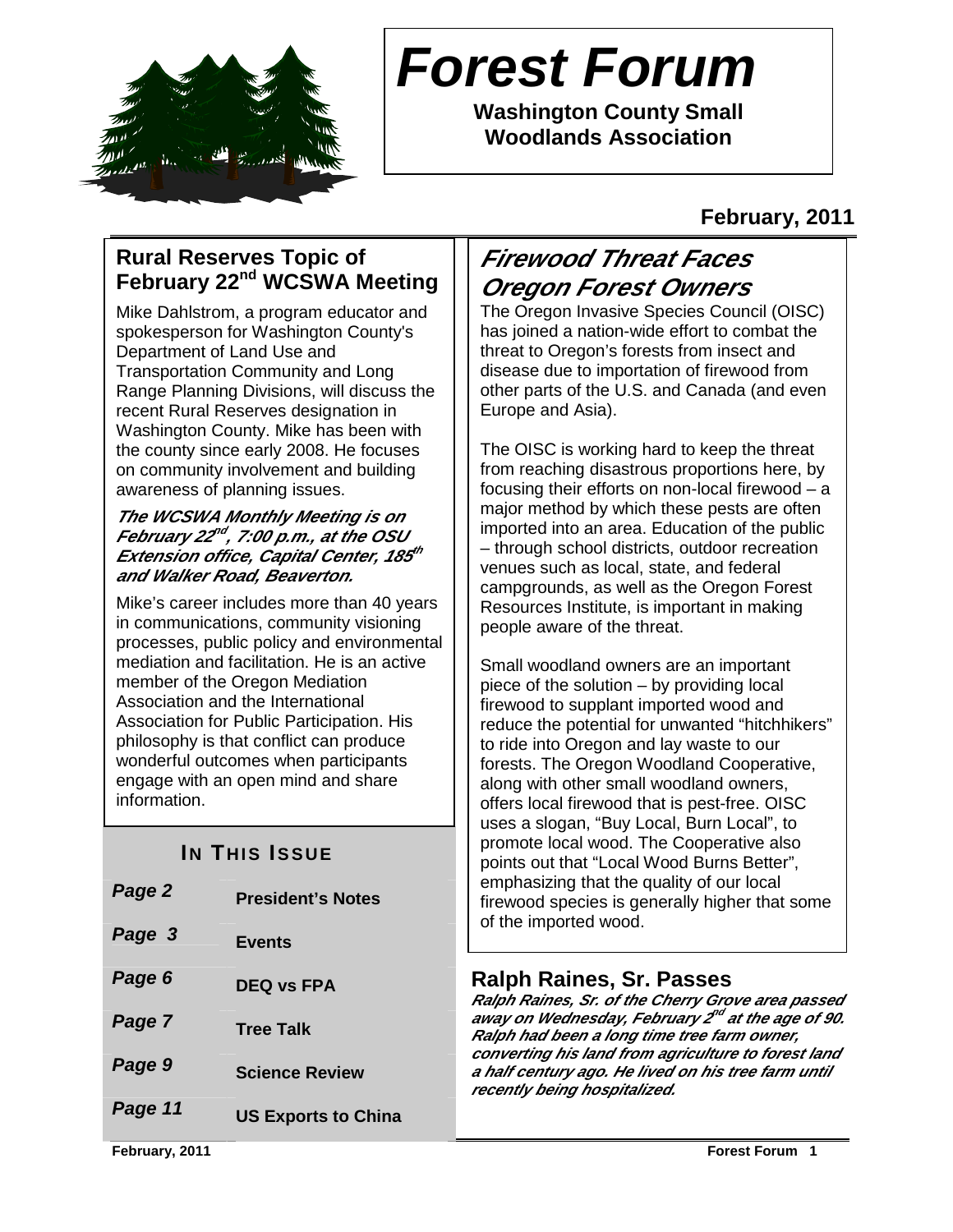**Deadline** (Hope that got your attention) for scholarship applications is **April 8th**! Briefly, WCSWA grants two or three \$1000 scholarships each year. Funds generated by our March **plant sale** are dedicated to supporting the scholarships, which are to be used for post-secondary education. Applicants must be recommended by a WCSWA member. Scholarship Committee Chairperson Sharon Boge has applications ready now. Just call Sharon, 503-357-7688 or email, kayboge@juno.com and she will send you forms and instructions. The **deadline** must be met so the Committee can complete the selection process promptly.

WCSWA welcomes our new **Vice President, Dan Logan**. Dan was a write-in candidate, is a long-time member, and comes well-recommended. Board members unanimously confirmed his election at our January meeting. He is already busy helping WCSWA organize an upcoming event.

Another welcome appointment is our new **State Forester, Doug Decker**. Around our county, he is best known as the person who oversaw development of the Tillamook Forest Center. He has accomplished much in his 24 years with ODF and knows the Department well. In addition to his work in the ODF, I know Doug as the historian for the Alameda Neighborhood in Portland, where I live. He is a good person to work with, and a very competent administrator.

Just a reminder: Our chapter will host the 2012 OSWA Annual Meeting. I encourage all members to be considering ways we can put a Washington County "brand" on the event.

As I worked in my forest a few days ago, some thoughts came to mind to share. The stand has widely-spaced, mature fir and oak trees plus some tall maple and cherry. My goal is to gradually convert it to mixed-conifer and oak. About ten years ago, I interplanted Douglas fir, coast redwood, and cedar, after removing some maple and cherry to open the canopy. It was time to re-enter and remove overhanging hazel-brush and more maple and cherry trees. My planted conifers are doing OK, but it was time to let in more light.

Yarding will have to be carefully planned and executed. To facilitate yarding of logs, I left high stumps. These will provide "rub trees", protecting trees I want to retain. I will strap scrap plywood to trees that remain vulnerable. My first choice to deal with limbs and brush is to leave the material well-distributed in the forest, where it will gradually rot and feed the plants I want to grow - the natural process. Some quick chain-saw pruning gets that material in contact with the ground so it remains damp. If there is enough debris to cause concern about fire, it will be chipped. I prefer not to burn debris, so seldom resort to doing so. The whole process is laborintensive, but it minimizes disturbance of the forest.

A funny thing happened on the way to.... In my last Prez Sez, I referred to our new year as 2012! Three times!! I missed it and so did our Editor and our proof-readers. I'll bet you did, too....

See you on February 22nd.

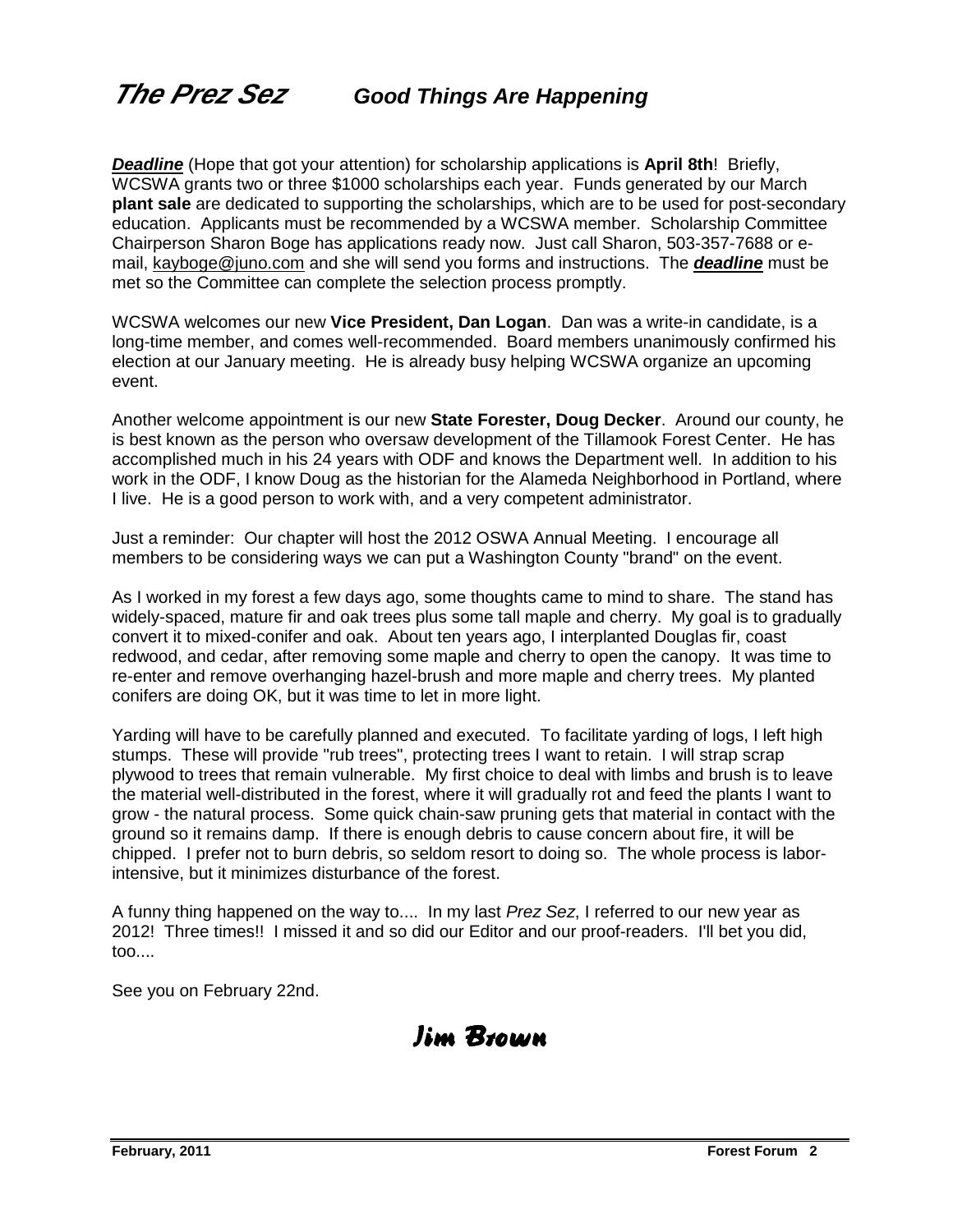### **WCSWA Leadership**

#### **President – Jim Brown, 503-284-6455 jimbrownorch@msn.com Vice-President – Dan Logan,503-647-5213,danlogan@easystreet.com Secretary-Treasurer – Bob Shumaker; 503-324-7825 bshumaker@coho.net**

#### **Board of Directors**:

Pos. #1: Tom Nygren, 503-628-5472 tnygren@juno.com Pos. #2: Sam Sadtler 503-324-0223 samsncee@gmail.com Pos. #3: Bonnie Shumaker – 503-324-7825 bshumaker@coho.net Pos. #4: Scott Hayes 503-992-1509 scotthayes@wildblue.net Pos. #5: Doug Eddy, 503-628-1468 douglas.eddy@upwardaccess.com Pos. #6: Bill Triest – 503-626-1838 whtriest@gmail.com

#### **Legislative Committee Chair:**

Scott Hayes, 503-992-1509, scotthayes@wildblue.net

#### **Membership Committee:**

Stuart Mulholland, 503-985-3168 Howell Hughes, 503-201-3748

#### **Program Committee**

Bill Triest – 503-626-1838; Beth Adams – 503-628-0722, Marge Hayes – 503-992-1509; Terry Howell – 503-357-2882

#### **The Tree Farm Tradin' Post**

A free service to our members: List tree farm items/land to buy, sell, or trade. Contact Tom Nygren, 503- 628-5472. Got a tool or piece of equipment you don't need any more? Or maybe you are looking for tools, equipment, property, or materials? You can place a free advertisement in Forest Forum. Another way for tree farmers to help each other! (3 month limit)

**For Sale: T-Bar Posts:** New, still in bundle – One bundle of five 5'6" and three bundles of five 6' posts; and Used - ten 6' and ten 5' posts. Also, one 14' and two 12' farm gates. King Handley, 503-319-1727, kinghandley@gmail.com

**Wanted: (none)** 

**Trade: (none)** 

| 22 <sub>2</sub><br><b>February</b> |       | <b>Event Calendar</b><br><b>WCSWA Monthly Meeting - A talk regarding Metro's Rural/Urban Reserve</b><br>Program and how it pertains to Washington County residents. Mike Dahlstrom<br>Washington County program educator will speak. |  |
|------------------------------------|-------|--------------------------------------------------------------------------------------------------------------------------------------------------------------------------------------------------------------------------------------|--|
|                                    | 24-26 | Oregon Logging Conference - Eugene, OR, 541-686-9191<br>www.oregonloggingconference.com/                                                                                                                                             |  |
| $12 \,$<br><b>March</b>            |       | WCSWA's 10 <sup>th</sup> Annual Native Tree and Plant Sale - Bales Thriftway,<br>Farmington and Kinnaman, 9 a.m. - 3 p.m.                                                                                                            |  |
|                                    | 22    | <b>WCSWA Monthly Meeting - Gail Stinnet and Nathan Adelman from</b><br>USDA Farm Service Agency will present programs of interest to woodland<br>owners.                                                                             |  |
| April                              | 26    | <b>WCSWA Monthly Meeting</b> – Charles Lefevere, well-known Oregon truffle<br>expert, will speak on Oregon truffles and small woodland owners                                                                                        |  |
| May                                | 24    | WCSWA Potluck - Bob and Bonnie Shumaker are hosting WCSWA's annual<br>potluck at their home in Banks                                                                                                                                 |  |

#### **WCSWA Website** www.wcswa.org **Website Manager: Kathy Scott**

Contact Tom Nygren for web postings and information.

**Forest Forum Newsletter** Editors: Tom Nygren & Bonnie Shumaker 503-628-5472 or 503-324-7825 e-mail: tnygren@juno.com or bshumaker@coho.net Proofreaders: Bonnie Shumaker, Dan Hundley, Tom Nygren, Ardis Schroeder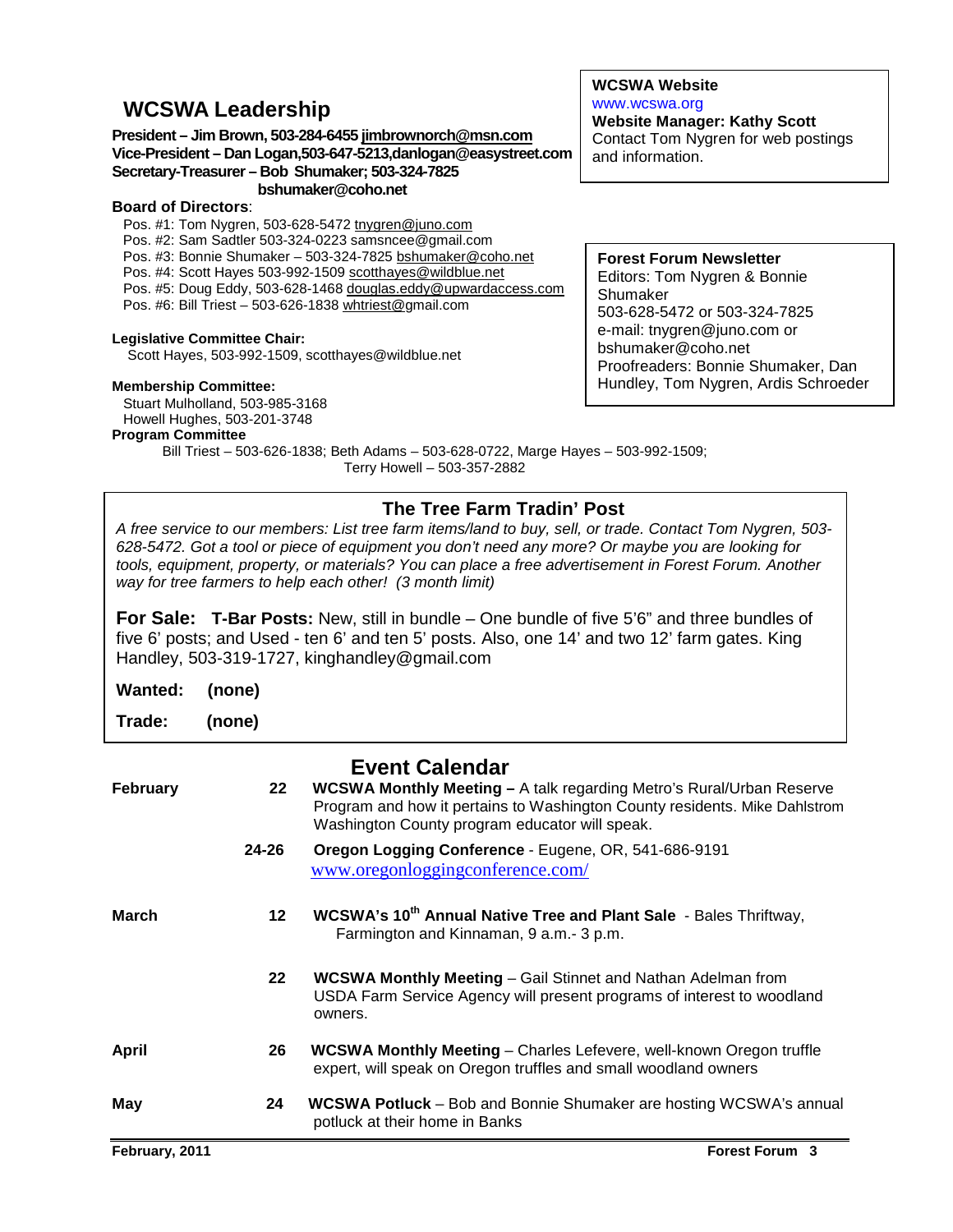#### **Advertising Opportunity:**

**The Forest Forum is a monthly newsletter sent out to over 250 members and friends of WCSWA. Advertisers receive free newsletters for the duration of their ads.** 

#### **ADVERTISING RATES (PRICE INCLUDES TYPESETTING & AD PREP)**

**YES!** I want to advertise in the WCSWA Forest Forum. Ad size:

Enclosed is a check or money order for: 1 issue \_\_\_ 4 issues \_\_\_ 12 issues \_\_\_

| Company___________ |  |
|--------------------|--|
| Contact            |  |
| Address            |  |
| City/State/Zip_    |  |
| Phone              |  |
| Fax                |  |
|                    |  |

Please send this form, ad copy, logos, photos, etc. to:

**Dallas Boge, 10735 NW Thornburg Rd, Gales Creek, OR 97117** 

|                    |       |        | 12     |
|--------------------|-------|--------|--------|
|                    | issue | issues | issues |
| 1/12               | \$15  | \$30   | \$75   |
| page               |       |        |        |
| $1/6$ page         | 25    | 50     | 125    |
| 1⁄4 page           | 35    | 70     | 175    |
| $1/3$ page         | 45    | 90     | 225    |
| $\frac{1}{2}$ page | 65    | 130    | 325    |
| 2/3 page           | 86    | 170    | 425    |
| Full               | 125   | 250    | 625    |
| page               |       |        |        |

#### **Thank you for supporting Washington County Small Woodlands Association!**



#### **Got Carbon?**

The US Forest Service recently released new estimates of the total carbon storage in US Forests. According to their data, 41.4 billion metric tons of carbon are currently stored in the nation's forests, and an additional 192 million tons are sequestered each year. The yearly carbon sequestration offsets about 11 percent of the country's industrial greenhouse gas emissions – the equivalent of emissions from nearly 135 million passenger cars.



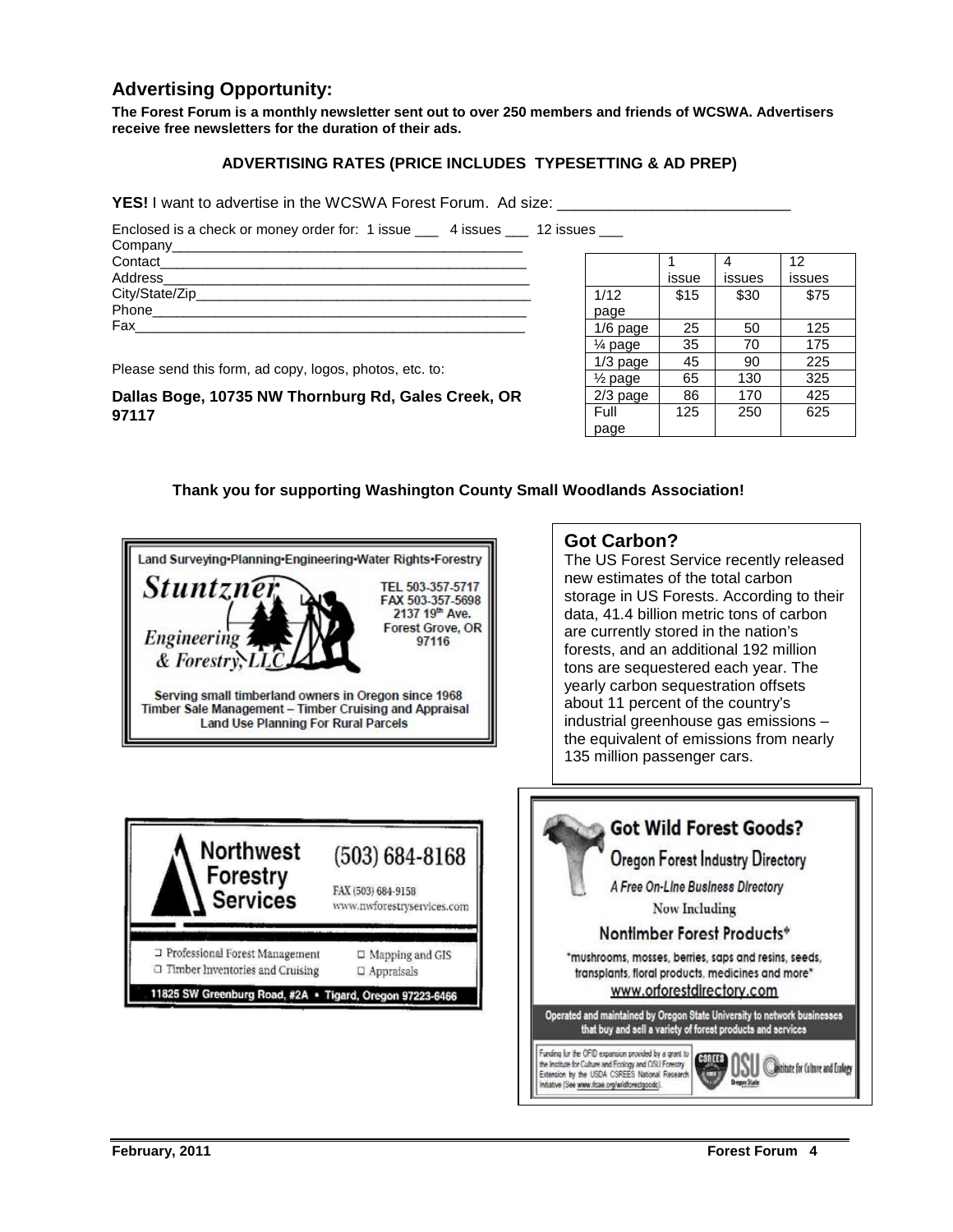

Incher Cruising and Appraisals + Log Marketing + Logging Supervision **Isrest Hanagement** Working for you!

Hame: (503) 697-3145 (ell: (503) 205-4590<br>Fac: (503) 637-6337

Don Colthus 42704.58 Kinishmith Rd.<br>Sandy, Ok.97055

#### .**Russia Lowers Timber Duties**

The high demand for timber from China, which has fueled increased US and Canadian export recently, may cool off. Russia has reduced their export tariff from 25% to an expected 15% or less. As timber imports from Russia increase to previous levels, US and Canadian exports may drop. We are truly in an international wood market!





We bring experience with owners that care about their product and customers.

Approximately 10 million seedlings in annual production

1 container site (plugs), 2 bareroot/transplant sites (p+1, 1+1)

Contract growing and spec seedlings for forestry and Christmas tree production

### LET US GROW YOUR SEEDLINGS

David Gerdes **Mike Gerdes** inquiries@silvasced.com

FORESTERS . NURSERYMAN . SEEDSMAN



"Serving Many of the Reforestation Needs of the World From This Location Since 1689"

### **FORESTLAND for SALE**

Mark.Willhite@juno.com

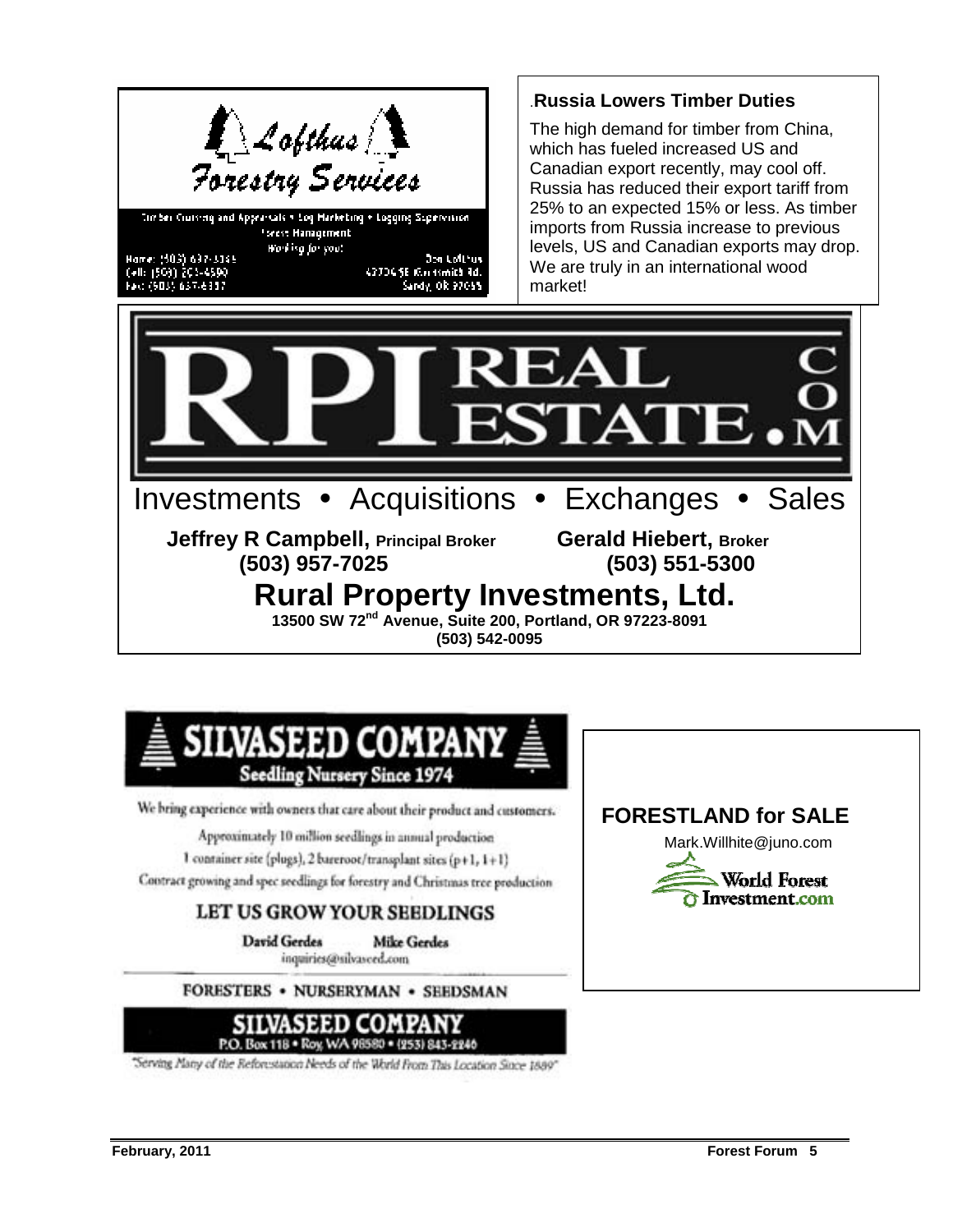### **DEQ Rules To Override Forest Practices Act?**

The Oregon Department of Environmental Quality (DEQ) proposes to revise the water quality standards regulation to address the human health criteria for toxic pollutants. DEQ seeks to significantly raise water quality standards for point (end of a pipe) and nonpoint sources of pollution. The proposed rules expand the role of DEQ to include directly setting and enforcing water quality standards it deems necessary to implement the federal Clean Water Act. This includes explicitly allowing DEQ to establish and assign Total Maximum Daily Load (TMDL) load allocations to forest landowners where water quality standards are not being met. If the Oregon Board of Forestry is unwilling to change its forest practices rules to meet future water quality standards set by the Environmental Quality Commission (EQC), the proposed rules will allow DEQ to take direct enforcement action against landowners who it deems are violating water quality standards.

Small woodland owners and all other natural resource producers in Oregon will be affected by the rulemaking if adopted by the Environmental Quality Commission (EQC) at its June 2011 commission meeting. The rules, as proposed, will potentially have significant effects on how family forest landowners will be able to manage their lands.

Currently, Oregon Statute (ORS 527.770) states: "A forest operator conducting, or in good faith proposing to conduct, operations in accordance with best management practices currently in effect shall not be considered in violation of any water quality standards." Thus, forest landowners are protected against enforcement action by DEQ if their operations are conducted in compliance with the Forest Practices Act, including BMPs (Best Management Practices) designed to protect soil and water quality.

Under this proposed rulemaking, DEQ seems to throw out the protections for forest landowners established in ORS 527.770, commonly referred to as the "BMP Shield". Instead, if DEQ determines that water quality standards are not being met as a result of forest operations on specific land areas, it can use its authority to establish load allocations that must be met by landowners or they will be subject to enforcement action. These actions by DEQ should only occur if the Oregon Board of Forestry does not change Forest Practices Act requirements to the satisfaction of DEQ. In our opinion, these proposed rules are setting up a clear conflict between the Environmental Quality Commission and the Board of Forestry on who controls water quality on the state's forestland.

**OSWA opposes any proposed regulation by DEQ that shifts regulatory authority and/or enforcement responsibility for water quality standards away from the Oregon Board of Forestry and the Oregon Department of Forestry to the Environmental Quality Commission and the Oregon Department of Environmental Quality.** 

**The deadline for written comments is currently Wednesday, February 23, 2011 at 5pm. Public hearings are scheduled around the state between February 1st and February 10th – too late to be included in this newsletter. However, you are encouraged to submit written comments by the February 23rd deadline.** 

**The information in this article was provided by OSWA. Additional information on the proposed rule and how you can respond can be found on the OSWA website, www.oswa.org. DEQ's website has a copy of the proposed rulemaking and background documents if you would like to review them. They can be found at: http://www.deq.state.or.us/regulations/proposedrules.htm**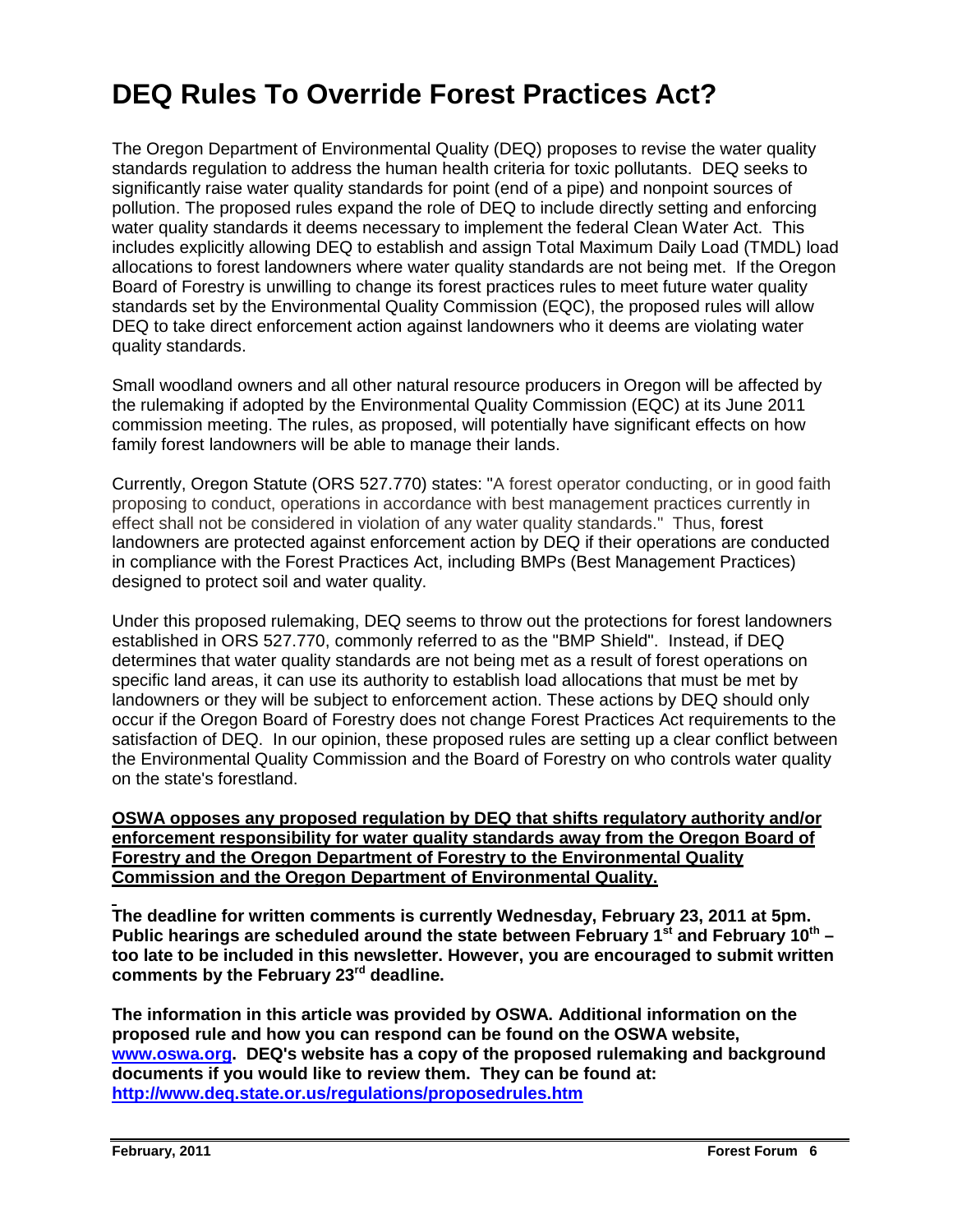## **TREE TALK by Bonnie Shumaker**

January may have the well-deserved reputation for being cold and wet, but it is also the time when we can actually feel the slightly longer daylight hours, and can anticipate seed catalogs arriving in the mail. It is also the time when "hope springs eternal." While last year's "cold, wet spring" and "green tomato summer" will still be discussed years from now, the picture in my head of the vegetables and flowers I plan to grow resembles instead their picture in those provocative seed catalogs. The weather image in my head fits the travel brochure we perused before taking a ferry boat along the inside passage towards Alaska many years ago. The skies in the brochure were clear and blue; the actual weather - not so. I'll settle for somewhere in between. Regardless, this time of year promises a return to spring and the miracle of new growth.

For me and the rest of the WCSWA Native Plant and Tree Sale Committee, it also brings a flurry of activity to implement the organization that is necessary for a successful sale. I am very delighted to announce that Marge Hayes has agreed to join me as co-chair of the plant sale to be held on Saturday, March 12<sup>th</sup>. This will be our tenth annual plant sale. I have always had many willing volunteers, but now there is someone other than I who knows how the sale runs and can bring new ideas into the mix. Other members of the committee are Ardis Schroeder, Eloise Binns and Jolene Adams. All the plants have been ordered and the list and descriptions can be viewed on our website, www.wcswa.org. The space in Bales Thriftway, Aloha's parking lot is reserved as well as the large tent which will insure comfortable and dry plant shopping. Advertising has already been sent out to newspapers, radio and TV stations, garden clubs and several internet sites that deal with encouraging the use of native plants. Clean Water Services has agreed to send an announcement of our sale when they send out water bills. A flier has been handed out to anyone who knows of a place to post it and it is included in this month's Forest Forum to encourage more people to post it.

You can probably guess that I am excited about the sale as well as an approaching spring. I still haven't ordered from the seed catalogs, but probably will have by the time you read this. The rest of the time on the tree farm in January and February has been spent on our conifer release project. I still am shocked that we are finding the amount of Himalayan blackberries that we are. I guess they have been hiding behind the shrubs or more accurately shooting up through the tree branches to try to find a piece of sky. If I can, I try to pull them out of the trees after cutting them off at the roots. This is mostly for aesthetic reasons, and if I cannot pull them to the ground, I do cut them off above eye level. Time will tell if we need to chemically treat these invasives this spring and next fall. I'm hoping the trees at thirteen years old will shade them out now that we have cut them back – again, hope springs eternal.

This is the first year since Bob and I became serious about tree farming, that we planted only a few seedlings. I guess we have those good planting holes pretty well filled by now. Bob was again in charge of the seedling sale which in cooperation with Lewis River Reforestation, a good supply of customers and agreeable weather, has gone well. Bob is looking for a co-chair for this committee, so please contact him if you are interested or want more information.

**Native Plant Sale Flier The enclosed flier in this newsletter is to be used for your information, but also with the hope that you will find someplace to post it (at your office, church, shopping center) so our advertising efforts are extended beyond all the ideas our plant sale committee has brainstormed so far. If you live far away from the sale, perhaps you know someone closer to send it to. You probably know that all profits from the sale go to scholarships for students recommended by WCSWA members, so it goes to a worthy cause. Thanks for helping ou***t!*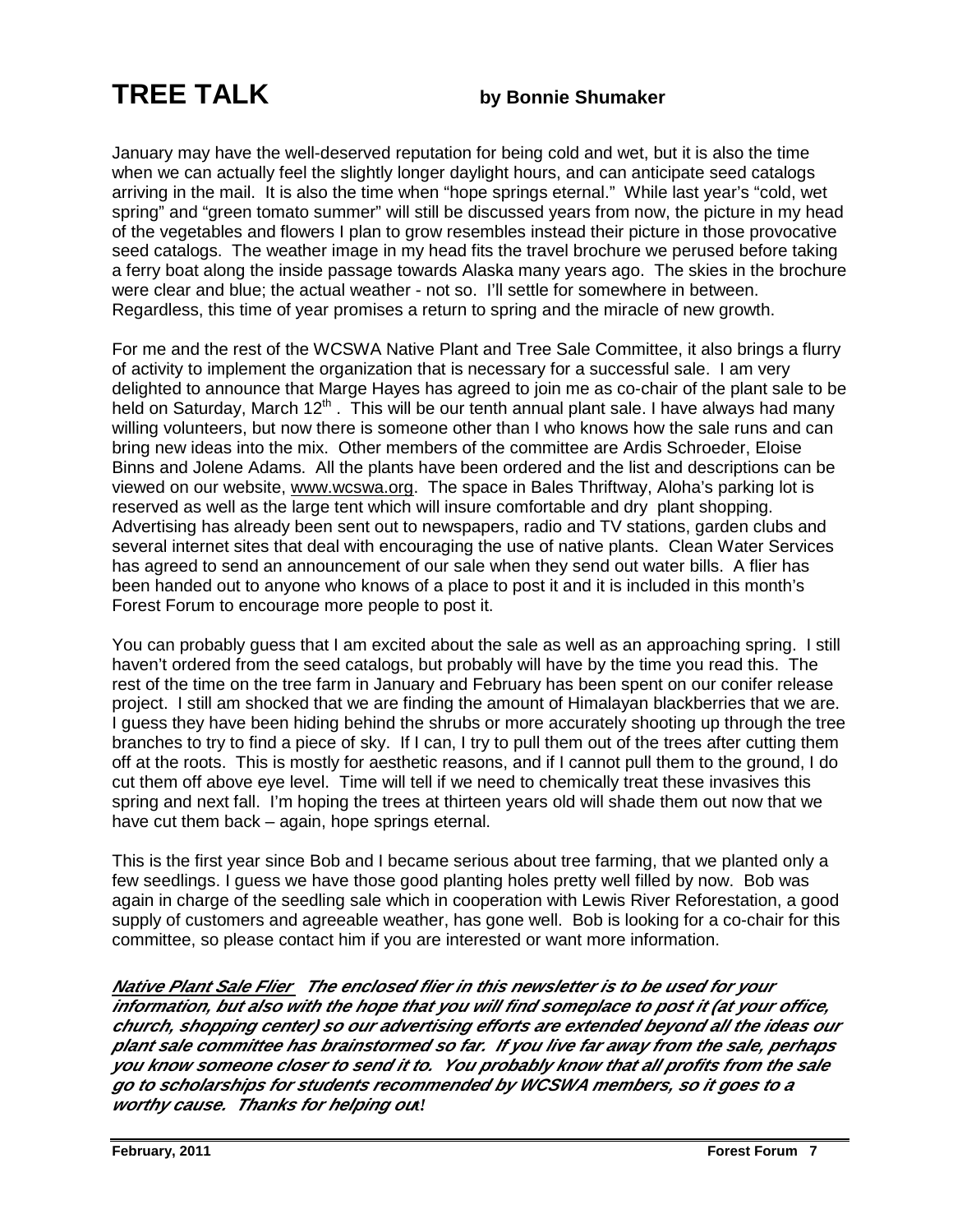

#### **Notes From January 25 th WCSWA Board of Directors Meeting By Sam Sadtler, Board member**

The Board discussed the following topics at their January 25<sup>th</sup> meeting:

- Scholarships Sharon Boge discussed changes the Scholarship Committee is considering for 2011, including changes in the candidate scoring sheet, and limiting the scholarships to one per individual. The Board agreed with Committee recommendations.
- Programs Bill Triest presented the 2011 program as known at this time:
	- o February Rural Reserve Program, Washington County
	- o March USDA Program Opportunities
	- o April Oregon Truffles
	- o May Potluck at Shumakers'
	- o June Trail building Washington County (and OSWA/OTFS annual meeting in Baker City)
	- o July Tree Farmer of the Year tour
	- o August (potential) Schroeder Tree Orchard or Lewis River Nursery
- Treasurer's Report Bob Shumaker We had a good year! Seedling sale sold out at 59,000 trees
- Dan Logan was unanimously elected as WCSWA Vice-President
- WCSWA is responsible for hosting the 2012 OSWA Annual Meeting. A committee will be formed to begin preparing for the host county responsibilities.
- Board agreed to recommend that OSWA consider a three-tier dues structure
- Other topics discussed: "Youth" movement for WCSWA Board, Native Plant sale, Legislative Committee participation.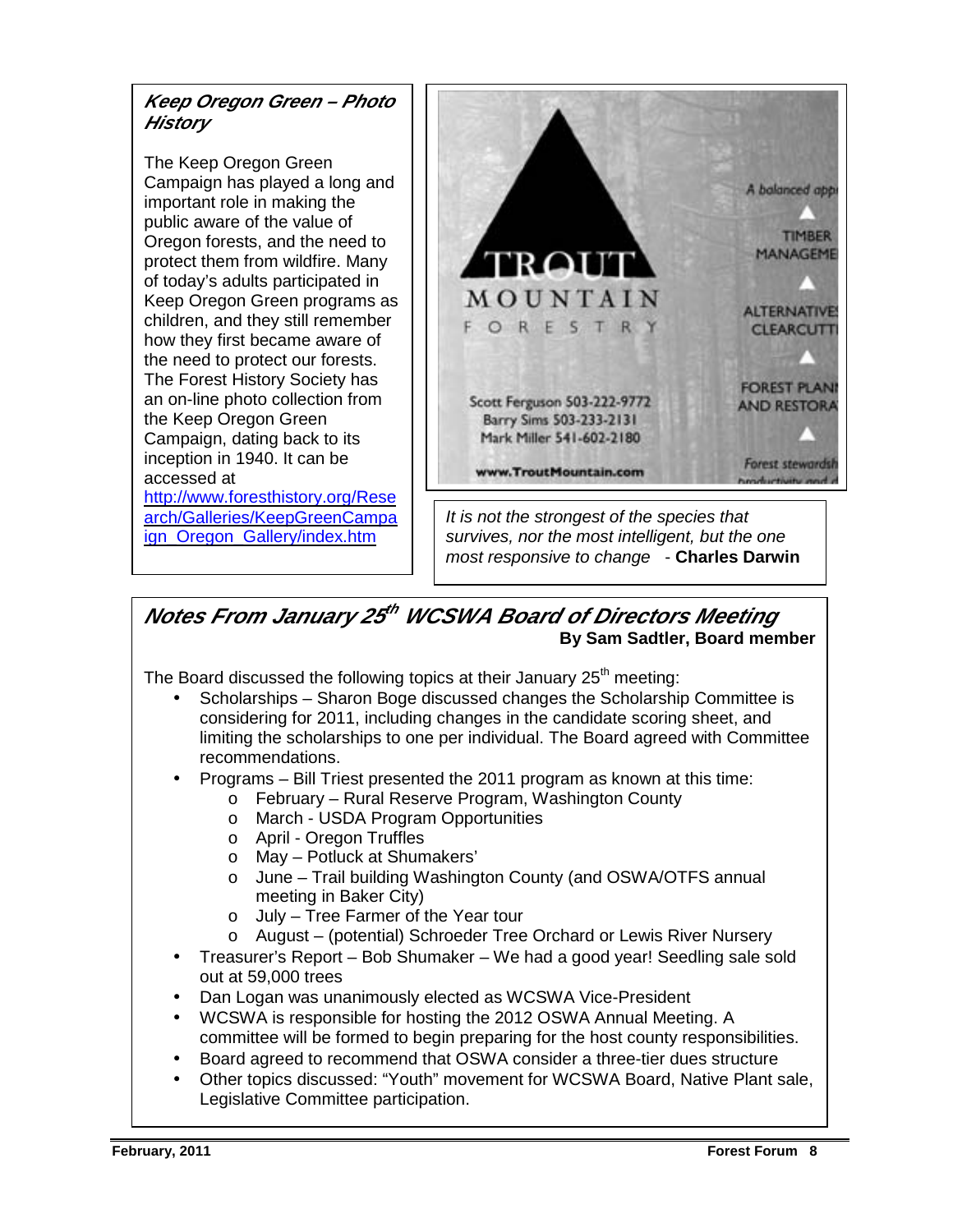### **Institute for Natural Resources Reviews ODF Science**

On behalf of the Board of Forestry, the Oregon Department of Forestry (ODF) approached the Oregon University System's (OUS) Institute for Natural Resources (INR) to conduct an independent, outside review of the body of science ODF considered as it evaluated forest management plans and developed the Species of Concern (SOC) Strategy. Two products developed by ODF staff were the focus of this science review: The Influence of Modeled Management Scenarios on Habitat for Species of Concern and The Board of Forestry State Forests Performance Measures: An Evaluation of the Achievement.

To conduct this review, INR convened a Science Advisory Team (SAT). The purpose of the review and the SAT review report was to: (1) characterize the environmental, economic, and social analyses that were conducted by ODF in 2009 and discuss whether ODF analyses were consistent with best available science in each field; (2) identify and discuss gaps; (3) discuss the range of uncertainty of expected outcomes as detailed in the ODF reports; (4) present other ways to conduct analysis or think about the questions, if applicable; and (5) recommend, if necessary, performance measures for measuring environmental, economic, and social outcomes. We welcome public comments on the SAT report. Substantive comments will be added (anonymously) to the appendix of the final report. The final report will be presented at the Board of Forestry meeting in April 2011.

A direct link to the SAT report can be found on the Institute for Natural Resources website at http://oregonstate.edu/inr/sites/default/files/project\_odf\_sr/DRAFT\_Report\_ODF\_31\_Jan\_public\_comm ent.pdf, or on the INR webpage dedicated to the ODF Science Review Project: direct link to the http://oregonstate.edu/inr/odf-science-review . Please submit your comments to Lisa Gaines by email at lisa.gaines@oregonstate.edu or by U.S. mail at the address below by Monday, 14 February at 12:00 PM (noon).



**Timber Tax Update** Be prepared for the 2010 tax return preparation: timber tax laws including latest law changes.

**Session Details:**  February 16, 2011, from 9:00 AM to 12:00 PM PST

#### **Presenters:**

Dr. Linda Wang, National Timber Tax Specialist, USDA Forest Service Dr. John Greene, Research Forester, Southern Research Station, USDA Forest Service

Webinar Access Instructions! To participate, visit forestrywebinar.net<http://fore strywebinar.net%20> on the day of the webinar. Click on Upcoming Webinars to find the session.

If you are interested, contact Tom Nygren for additional details.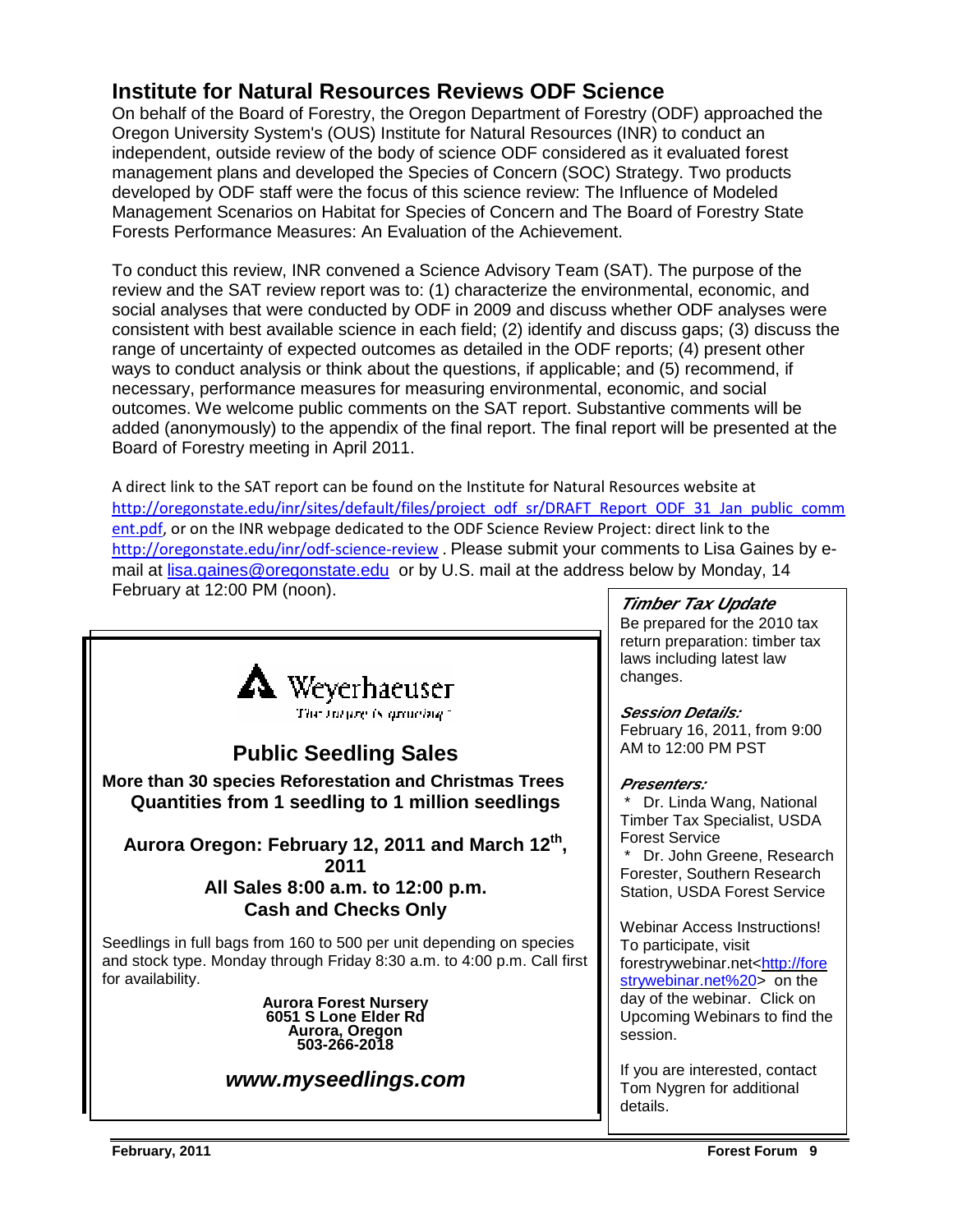

### **How Do You See It? >>>>>>>**

A recent article in the Journal of Forestry offered an explanation for the angst that many foresters – and forest landowners as well – are feeling about how forestry and forest product producers are seen and treated in today's society. **Do you see it the same way?** 



### **Forestry's Conundrum: High Value, Low Relevance**

Forests have never been more at risk. So why isn't public attention riveted on forests? Why isn't Forestry's relevance increasing? The Journal (for Forestry) is full of laments about Forestry being misunderstood by the public and misrepresented by the media. This is a legitimate concern. However, a bigger problem exists: the declining political and economic power of Forestry's traditional patrons. Forestry is a service-oriented profession that emerged and evolved to meet the needs of powerful patrons, and several of these patrons – government agencies, forest industry, and commodity-producing landowners, have declining power and influence. Forestry's future lies with new patrons: environmental nongovernmental organizations, residential forest investors, and the working green infrastructure. Servicing these groups will require Forestry to develop new tools and tactics. Prof. R. Bruce Hull, Dept. of Forest Resources and Environmental Conservation, Virginia Tech Journal of Forestry, January-February, 2011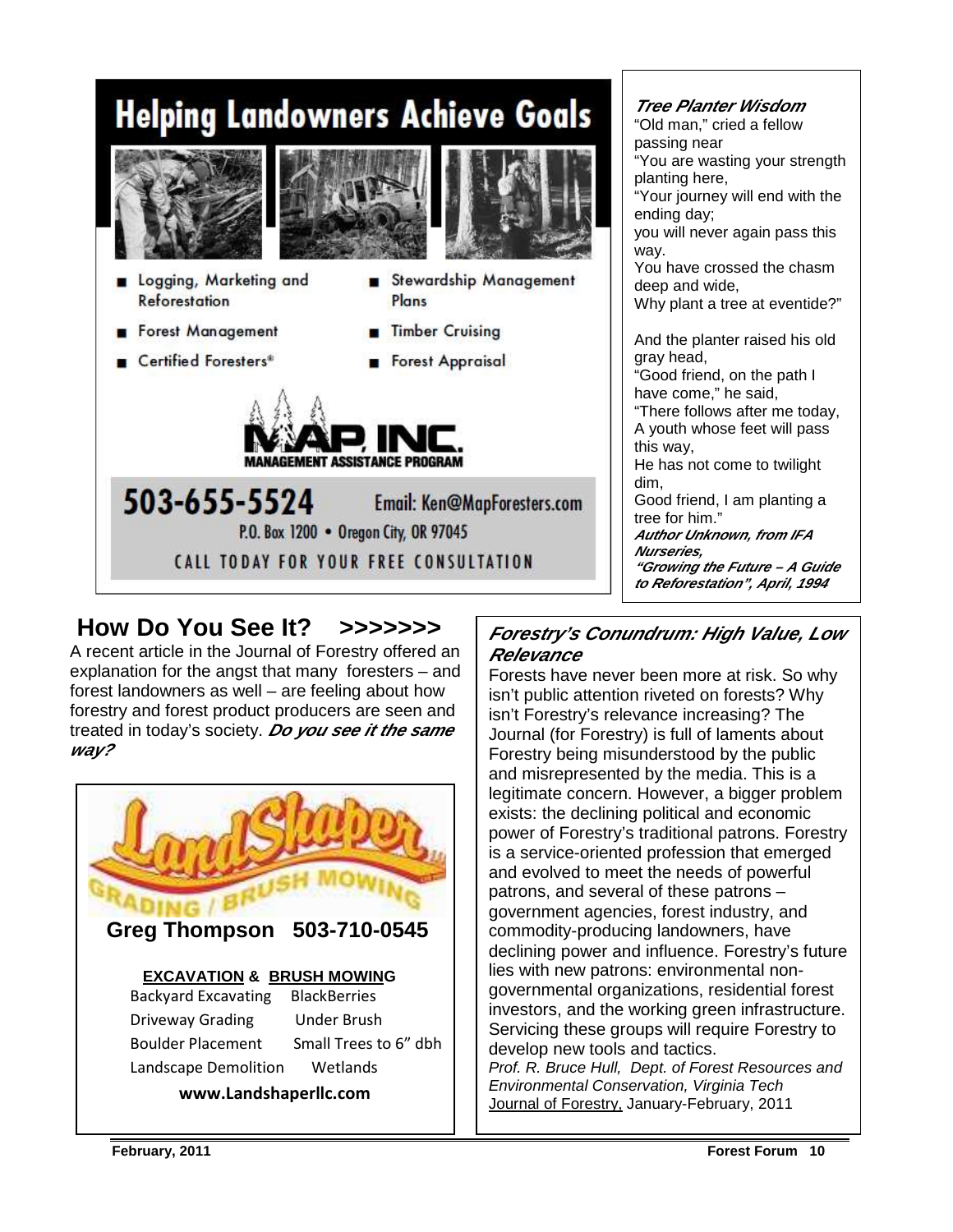### **US and Canadian log and lumber exports to China up over 150 percent in 2010, reports Wood Resources Quarterly**

Jan 06, 2011 – Seattle, USA. China has come to the rescue for many sawmills and timberland owners in the US and Canada the past year. The value of softwood logs and lumber shipped from North America to China is estimated to reach over 1.6 billion US dollar in 2010, which is up dramatically from just a few years ago. In 2008, total exports were valued at 350 million dollars, while they were only 125 million dollars five years ago.

The increased demand for both wood raw-material and processed forest products in China has, to a large degree, benefited the forest industry in British Columbia and the states of Washington and Oregon in the US. It is interesting to note that the two countries have chosen different paths over the past few years. In Canada, sawmills historically shipped over 90 percent of their exports to US markets, but this changed as demand for lumber fell when the housing bubble burst in 2008. In the 3Q/10, less than 70 percent of exported lumber was destined for the US market. On the other hand, lumber shipments to China have gone up seven-fold the past three years and are expected to reach almost four million cubic meters (m3) in 2010, reports the Wood Resource Quarterly. This makes Canada the largest softwood lumber supplier to China, having surpassed Russia in the 4Q/10.

Another factor that has had an impact on the higher Canadian lumber exports to China is the abundant supply of low-cost beetle-killed timber in British Columbia. Sawmills in the interior of the province have increased their production levels lately, ending up almost 20 percent higher in the 3Q/10 as compared to the same quarter in 2009. Much of the additional volume has been low-grade lumber targeted for the construction market in China. An estimated 16 percent of the BC lumber production in 2010 was exported to China.

While Canada has drastically raised lumber shipments to China in recent years, the US has instead expanded exportation of logs to Chinese sawmills and plywood manufacturers. In 2007, the US exported less than 100,000 m3; in 2010 an estimated 2.4 million m3 was exported. The US is now the third largest softwood log supplier to China, after Russia and New Zealand. The strong export market has caused sawlog prices in the US Northwest to go up more than in any other region of North America the past year, according to the Wood Resource Quarterly.

### **Oregon Woodland Co-op Celebrates 30 Years!**

The Oregon Woodland Cooperative is celebrating 30 years of service to its members and the woodland community in 2011. The Cooperative, first formed in 1981 as the Woodland Management and Sales Cooperative, has diversified its portfolio of services to members over time, changing from a primary focus on timber management services, to a focus on the entire suite of possible products from the forest – both timber and non-timber. Its current name – Oregon Woodland Cooperative – reflects this change. The membership has also changed – with over twice as many members now (60), as in the early days. The current membership owns and manages over 20,000 acres.

The Co-op is currently utilizing a Value-Added Program grant from USDA Rural Development and Cooperative Programs to establish several non-timber forest product enterprises, including essential oils, special milling for craft materials and niche products, and medicinal plant products, as well as expanding the bundled firewood and floral greens projects.